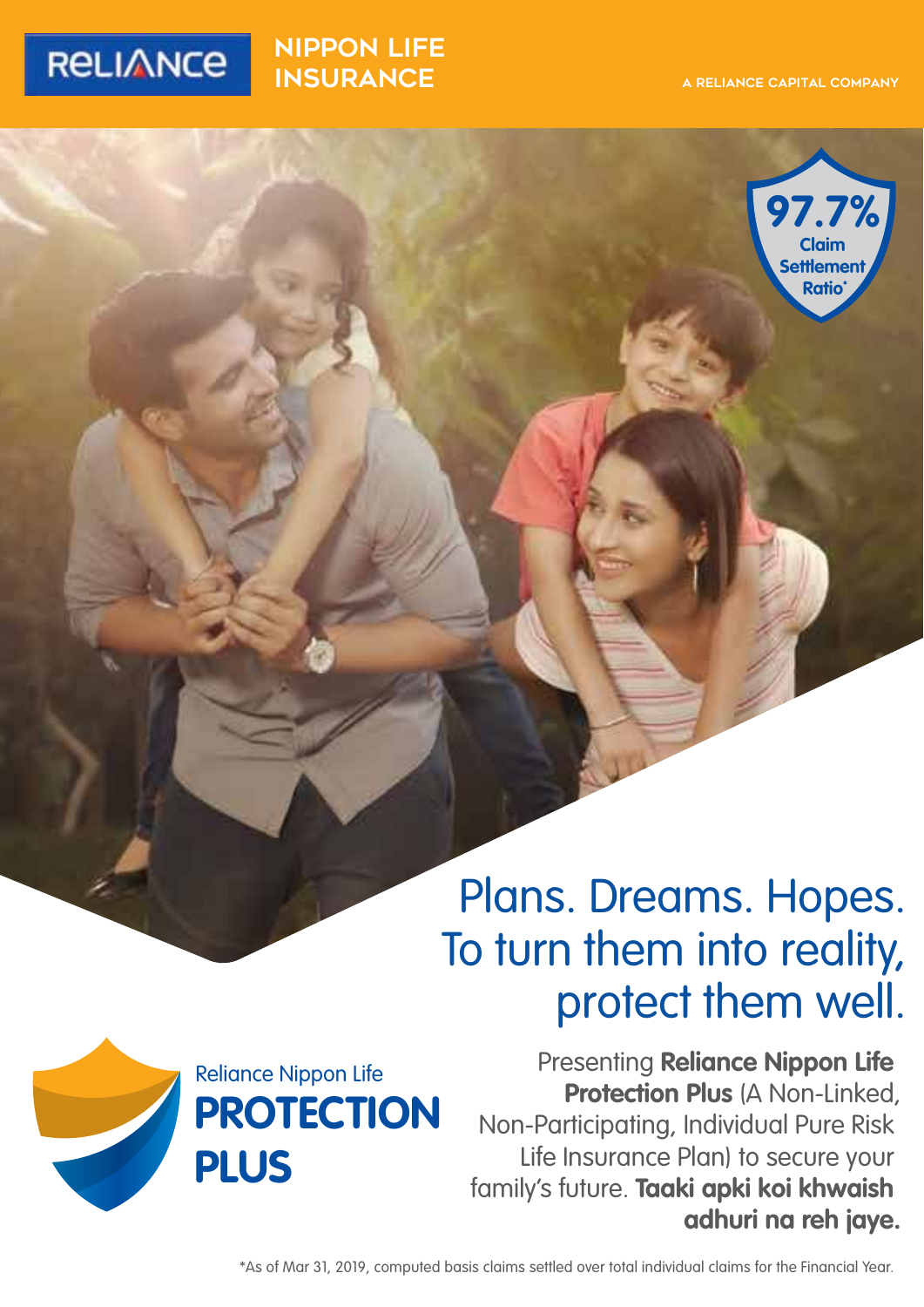## **Reliance Nippon Life Protection Plus**

A Non-Linked, Non-Participating, Individual Pure Risk Life Insurance Plan

In a world with increasing uncertainties, you have to plan your finances with utmost care, especially when you have loved ones who depend on you. While you plan to provide the best for your loved ones, unfortunate eventualities may throw their lives off track. In such a scenario, you would want to ensure that things go according to plan.

**Reliance Nippon Life Protection Plus** is an affordable life insurance plan that helps you live without worries by providing financial protection to your loved ones in your absence. Keeping in mind your specific needs, the plan provides substantial life cover and multiple options to ensure that you have holistic and adequate life insurance.

### **With Reliance Nippon Life Protection Plus, you can**



^ This option has to be chosen at inception and is available with Level Cover Option only.

# Applicable at inception of the policy.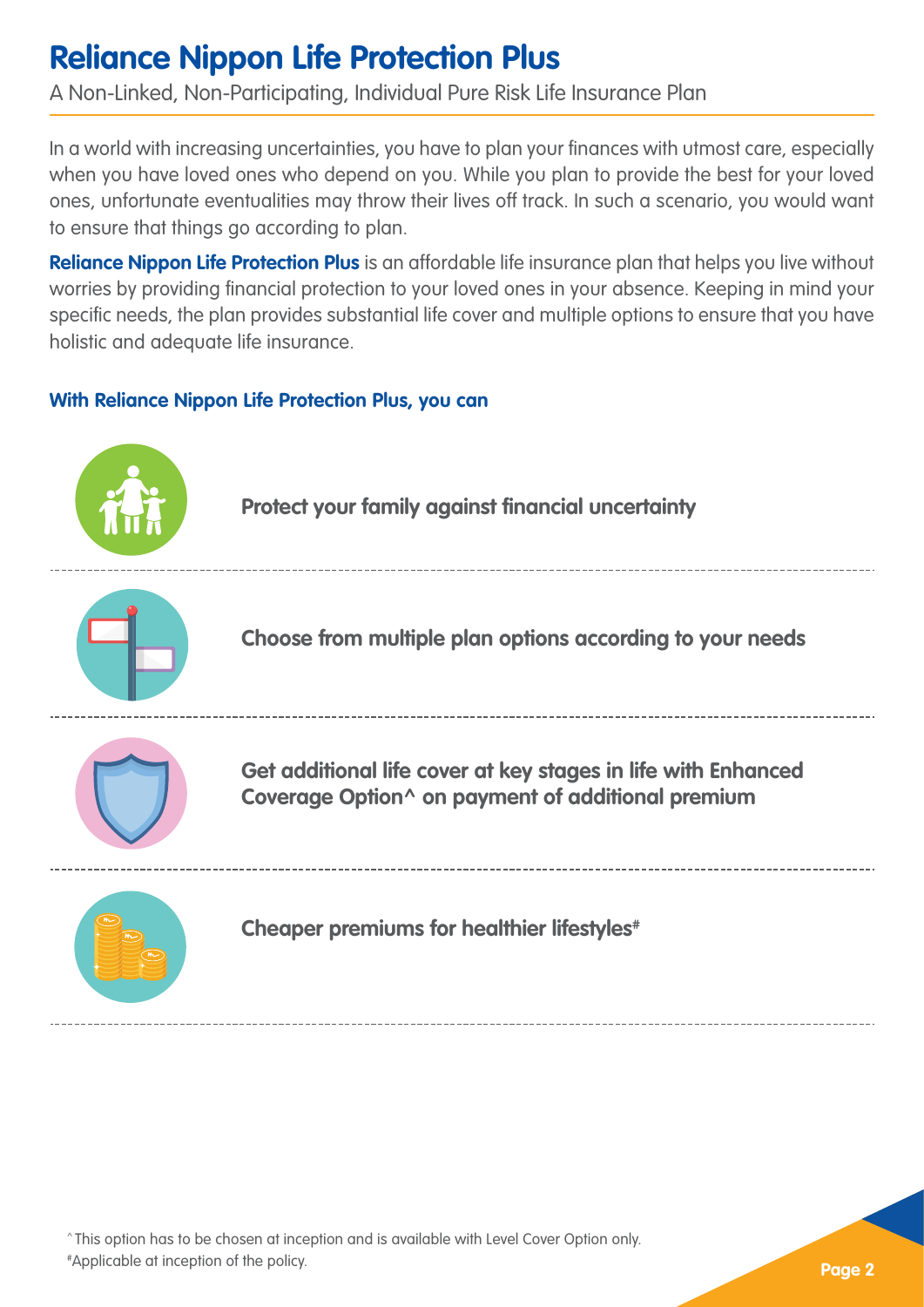# **Key benefits**





^ This option has to be chosen at inception and is available with Level Cover Option only.

# Applicable at inception of the policy.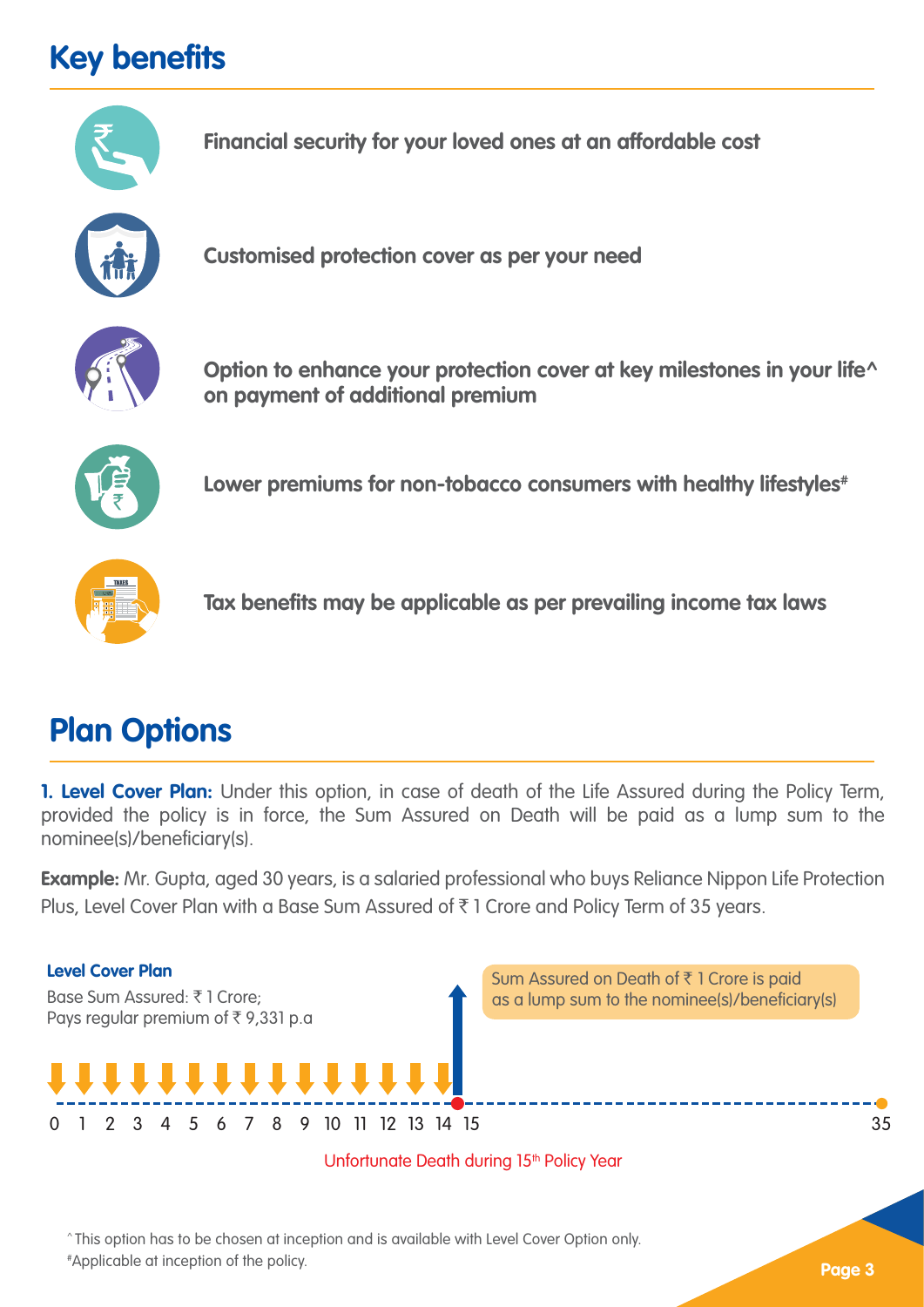| Event          | On Death                                                                                                          | <b>Maturity Benefit</b> |
|----------------|-------------------------------------------------------------------------------------------------------------------|-------------------------|
| <b>Benefit</b> | Sum Assured on Death is paid as a lump sum benefit to the<br>nominee(s)/beneficiary(s) and the policy terminates. | Not Applicable          |

Premium amount shown in this example is for healthy male Life Assured, non-staff and preferred non-tobacco consumer, yearly frequency, exclusive of any applicable taxes and levies.

**2. Increasing Cover Plan:** Under this option, the Base Sum Assured increases by a simple rate of 5% p.a. at each policy anniversary, subject to a maximum increase of 100% of Base Sum Assured chosen at inception.

In case of death of the Life Assured during the Policy Term, provided the policy is in force, the Sum Assured on Death will be paid as a lump sum to the nominee(s)/beneficiary(s).

**Example:** Soham, aged 30 years, buys Reliance Nippon Life Protection Plus, Increasing Cover Plan with a Base Sum Assured of ₹1 Crore at policy inception and a Policy Term of 35 years.



#### Unfortunate Death during 16<sup>th</sup> Policy Year

| Event          | On Death                                                                                                          | Maturity Benefit |
|----------------|-------------------------------------------------------------------------------------------------------------------|------------------|
| <b>Benefit</b> | Sum Assured on Death is paid as a lump sum benefit to the<br>nominee(s)/beneficiary(s) and the policy terminates. | Not Applicable   |

Premium amount shown above is for healthy male Life Assured, non-staff and preferred non-tobbaco consumer, yearly frequency, exclusive of any applicable taxes and levies.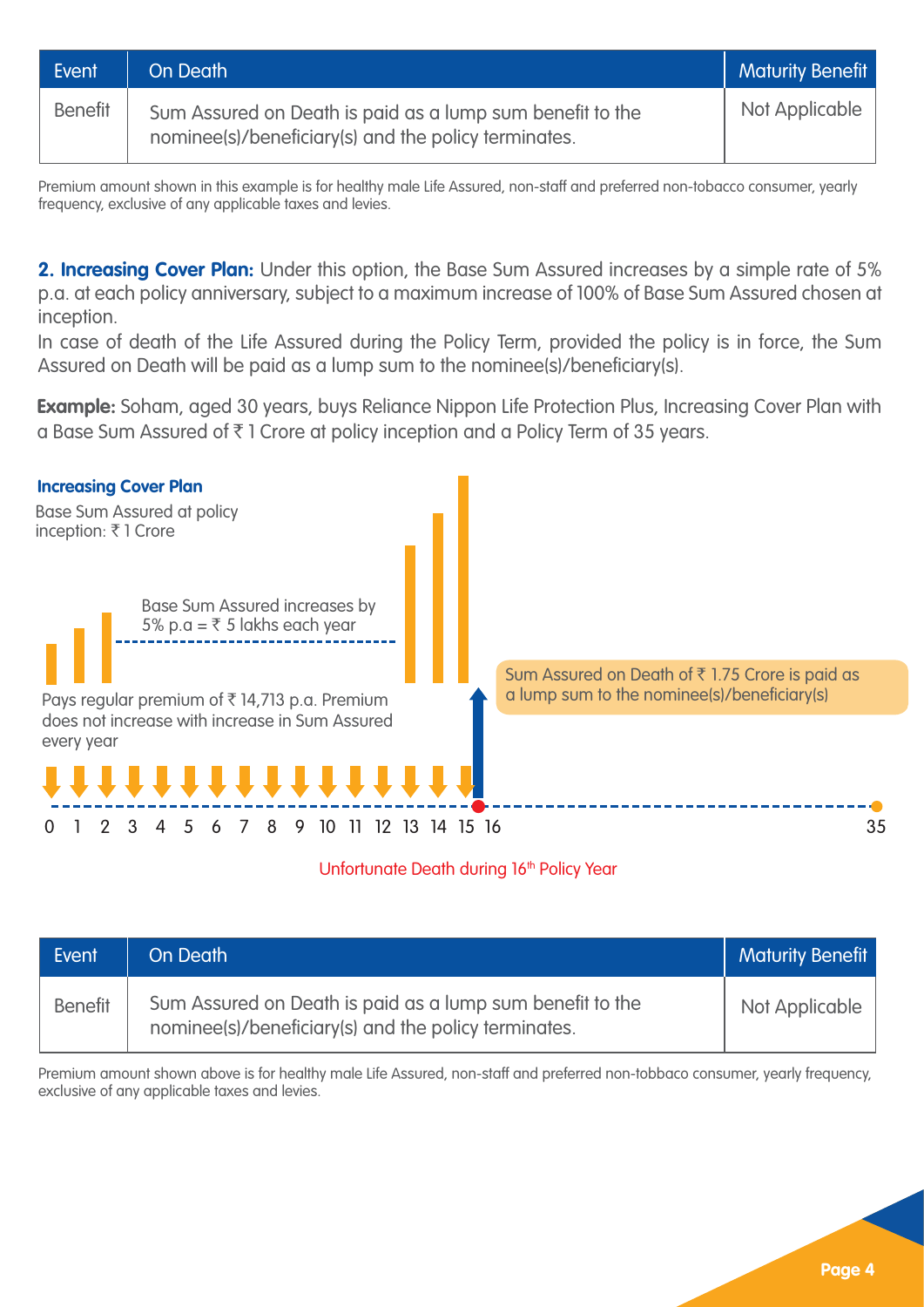**3. Level Cover Plus Income Plan:** Under this option, in case of death of the Life Assured during the Policy Term, provided the policy is in force, the Sum Assured on Death will be paid as a lump sum to the nominee(s)/beneficiary(s).

Additionally, the nominee(s)/beneficiary(s) will also receive a monthly income equal to 1% of the Base Sum Assured for a fixed period of 10 years. The monthly income shall be payable in arrears and commence from the monthiversary subsequent to the month of the Life Assured's death.

During the income payment period, all future income payments can be surrendered in exchange for a lump sum payout. The lump sum payout shall be equal to the discounted value of the future income payouts at the prevailing revival rate of interest.

**Example:** Mr. Kumar, aged 27 years, is working as a Manager in an IT firm. He buys Reliance Nippon Life Protection Plus, Level Cover Plus Income Plan with a Base Sum Assured of ₹1 Crore and a Policy Term of 35 years.

|                                                                        | Sum Assured on death paid in 15 <sup>th</sup> year          | ₹1,00,00,000  |
|------------------------------------------------------------------------|-------------------------------------------------------------|---------------|
|                                                                        | Monthly Income paid over 10 years                           | ₹1,00,000     |
| <b>Level Cover Plus Income Plan</b><br>Base Sum Assured: ₹1 Crore;     | Total Benefit received by the nominee(s)/<br>beneficiary(s) | ₹ 2,20,00,000 |
| Pays regular premium of ₹15,322 p.a<br><b>TTTTTTTTTTTTTT  [       </b> |                                                             |               |
| 10                                                                     | 24                                                          | 35            |

#### Unfortunate Death during 15<sup>th</sup> Policy Year

| Event          | On Death                                                                                                                                                                                                                                                                      | <b>Maturity Benefit</b> |
|----------------|-------------------------------------------------------------------------------------------------------------------------------------------------------------------------------------------------------------------------------------------------------------------------------|-------------------------|
| <b>Benefit</b> | • Sum Assured on Death is paid as a lump sum benefit to the<br>nominee(s)/beneficiary(s); plus<br>. Monthly income of 1% of Base Sum Assured for a fixed period of 10<br>years. The risk coverage ceases on death of the Life Assured, on<br>payment of the lump sum benefit. | Not Applicable          |

Premium amount shown above is for healthy male Life Assured, non-staff and preferred non-tobacco consumer, yearly frequency, exclusive of any applicable taxes and levies.

**4. Whole of Life Cover Plan:** Under this option, on death of the Life Assured, provided the policy is in force, Sum Assured on Death shall be payable as a lump sum to the nominee(s)/beneficiary(s) and the policy shall terminate.

**Example:** Mr. Rajeev, aged 30 years, has a well settled business, and he buys Reliance Nippon Life Protection Plus, Whole of Life Cover Plan with a Base Sum Assured of ₹1 Crore. He has to pay premium till the age of 65 years.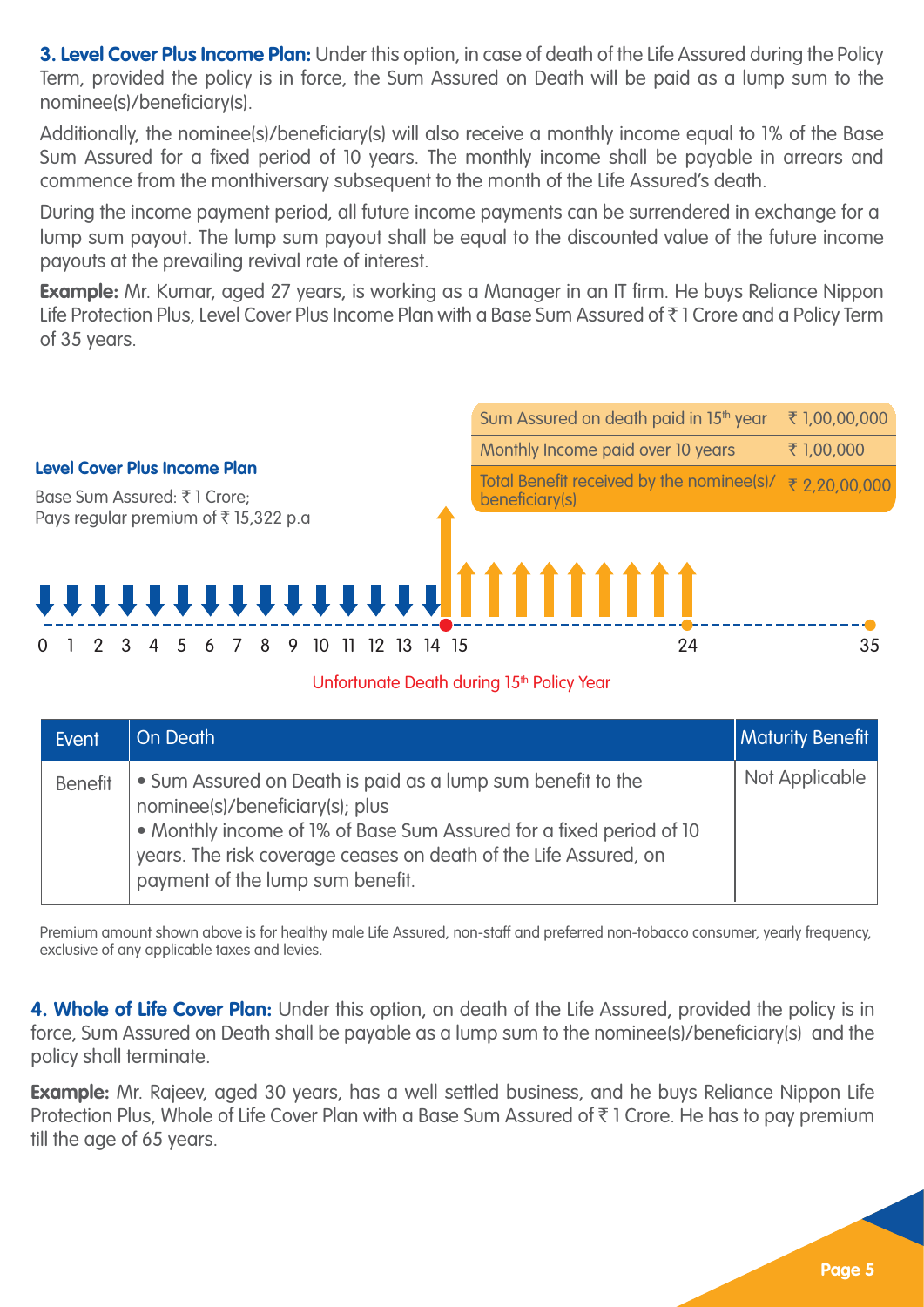Sum Assured on Death of  $\bar{\tau}$  1 Crore is paid as a lump sum to the nominee(s)/beneficiary(s)

#### **Whole of Life Cover Plan**

Base Sum Assured: ₹1 Crore: Pays annual premium of  $\bar{\tau}$  62,970 p.a till 65 years of age



| Event          | On Death                                                                                                          | <b>Maturity Benefit</b> |
|----------------|-------------------------------------------------------------------------------------------------------------------|-------------------------|
| <b>Benefit</b> | Sum Assured on Death is paid as a lump sum benefit to the<br>nominee(s)/beneficiary(s) and the policy terminates. | Not Applicable          |

Premium amount shown above is for healthy male Life Assured, non-staff and non-tobacco consumer, yearly frequency, exclusive of any applicable taxes and levies.

### **Reliance Nippon Life Protection Plus at a glance**

| <b>Plan Option</b>                 | Whole of Life Cover Plan                                 | <b>All Other Plans</b> |  |
|------------------------------------|----------------------------------------------------------|------------------------|--|
| Age at Entry (years)               | 25 to 55                                                 | 18 to 60               |  |
| Age at Maturity (years)            | Whole of Life                                            | 28 to 75               |  |
| Policy Term (PT) (years)           | Whole of Life                                            | 10 to 40               |  |
| Premium Payment Term (PPT) (years) | Limited Pay: 65 less Age at Entry                        | Regular Pay            |  |
| Min. Base Sum Assured (₹)          | 25,00,000                                                |                        |  |
| Max. Base Sum Assured (₹)          | No Limit (Subject to Board Approved Underwriting Policy) |                        |  |
| <b>Premium Payment Frequency</b>   | Yearly, Half-yearly, Quarterly, Monthly                  |                        |  |

Note: All the references to age are based on age as on the last birthday. The minimum base premium amount is based upon the Base Sum Assured, Premium Payment Term, Policy Term and Plan Option chosen.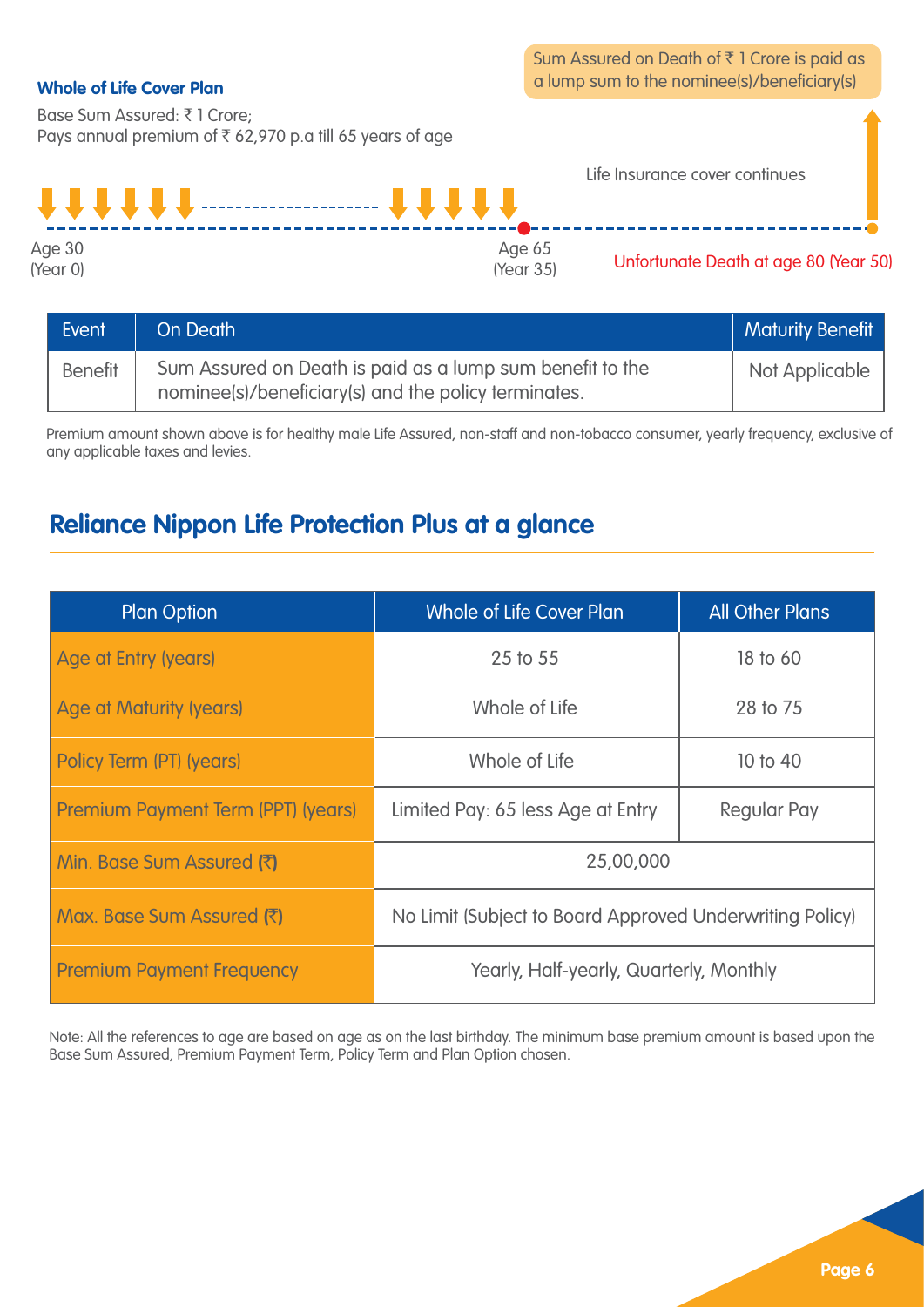### **Reliance Nippon Life Protection Plus : Sample Premiums**

| PPT/PT: 20/20 (for all Plans except Whole of Life Cover Plan)**;<br>Basic Sum Assured : ₹1 Crore; Yearly Frequency                                        |        |        |        |          |  |
|-----------------------------------------------------------------------------------------------------------------------------------------------------------|--------|--------|--------|----------|--|
| <b>Level Cover Plus</b><br>Whole of Life<br>Level Cover Plan<br><b>Increasing Cover</b><br>Ages<br><b>Income Plan</b><br><b>Cover Plan</b><br><b>Plan</b> |        |        |        |          |  |
| 30                                                                                                                                                        | 7.693  | 10,845 | 14,300 | 62,970   |  |
| 35                                                                                                                                                        | 9.806  | 14.293 | 18,661 | 86,734   |  |
| 40                                                                                                                                                        | 13,750 | 20,388 | 26.751 | 1,24,391 |  |
| 45                                                                                                                                                        | 20.216 | 29,961 | 39.998 | 1,85,950 |  |
| 50                                                                                                                                                        | 30.215 | 44.755 | 60.420 | 2,93,188 |  |

\*\* For Whole of Life Cover the PPT is till 65 years of age and the PT is for Whole of Life.

Premiums shown above are for healthy male Life Assured, non-staff, and preferred non-tobacco consumer, yearly frequency, exclusive of any applicable taxes and levies for all options (except Whole of Life). For Whole of Life, premiums shown above are for healthy male Life Assured, non-staff, and non-tobacco consumer, yearly frequency, exclusive of any applicable taxes and levies.

### **Benefits in Detail**

### **• Plan Options**

The plan offers following options for the policyholder to choose at inception. The plan option once chosen cannot be altered at a later date. The premium will vary depending on the plan option chosen.

**1. Level Cover Plan:** Sum Assured on Death shall be paid to the nominee(s)/beneficiary(s) in lump sum in case of death of the Life Assured during the Policy Term, provided the policy is in force. The policy terminates on payment of the death benefit.

There is no maturity benefit in this option.

**2. Increasing Cover Plan:** Sum Assured on Death shall be paid in lump sum in case of death of the Life Assured during the Policy Term, provided the policy is in force. In this plan option, the Base Sum Assured increases by a simple rate of 5% p.a. at each policy anniversary subject to a maximum increase of 100% of Base Sum Assured chosen at policy inception. The premium will not increase with increase in Sum Assured every year. The policy terminates on payment of the death benefit.

There is no maturity benefit in this option.

**3. Level Cover Plus Income Plan:** Sum Assured on Death shall be paid in lump sum, and a monthly income benefit of 1% of Base Sum Assured shall be payable for a fixed period of 10 years to the nominee(s)/beneficiary(s) in case of death of the Life Assured during the Policy Term, provided the policy is in force as on the date of death.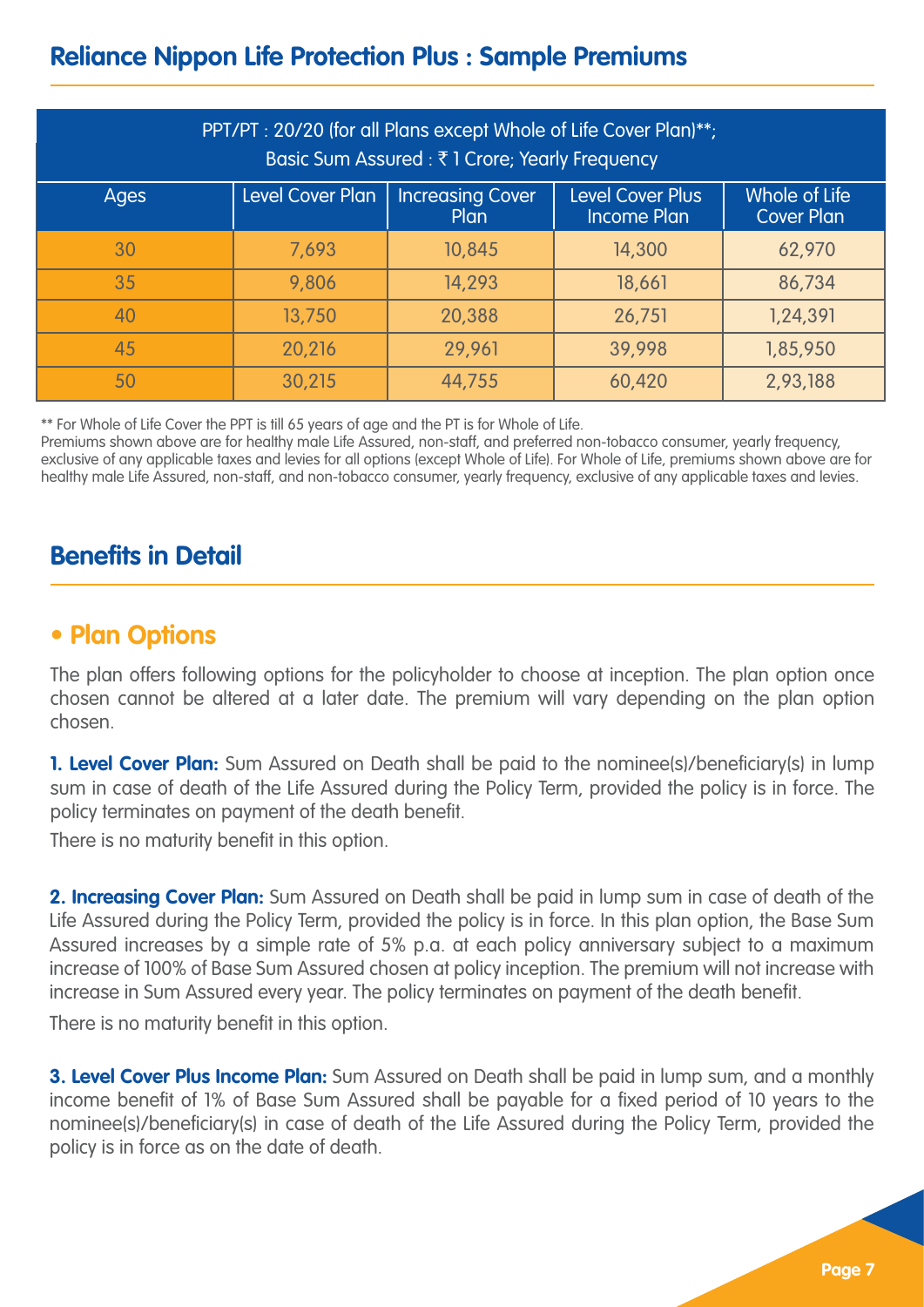- The monthly income shall be payable in arrears and commence from the monthiversary of the policy month subsequent to the policy month of the Life Assured's death.
- The monthly income, once initiated, shall be payable even when the income payment period extends beyond the Policy Term.
- During the income payment period, all future income payments can be surrendered in exchange for a lump sum. The lump sum shall be the discounted value of the future income payments at the prevailing revival interest rate.

There is no maturity benefit in this option.

**4. Whole of Life Cover Plan:** Sum Assured on Death shall be payable in lump sum in case of death of the Life Assured, provided the policy is in force, and the policy shall terminate on payment of the death benefit.

There is no maturity benefit in this option.

### **• Death Benefit**

In case of unfortunate death of the Life Assured during the Policy Term, provided the policy is in force as on the date of death, the death benefit shall be paid to the nominee(s)/beneficiary(s) as per the plan option chosen at inception.

| <b>Plan Option</b>              | Death Benefit                                                                                                                                               |  |
|---------------------------------|-------------------------------------------------------------------------------------------------------------------------------------------------------------|--|
| a) Level Cover Plan             |                                                                                                                                                             |  |
| b) Increasing Cover Plan        | Sum Assured on Death payable as a lump sum                                                                                                                  |  |
| c) Whole of Life Cover Plan     |                                                                                                                                                             |  |
| d) Level Cover with Income Plan | a. Sum Assured on Death payable as a lump sum; plus<br>b. Level monthly income of 1% of Base Sum Assured shall be<br>payable for a fixed period of 10 years |  |

Sum Assured on Death is higher of –

(i) 10 times of Annualized PremiumT&C6

(ii) Absolute Amount Assured to be paid on death of Life Assured

(iii) 105% of the Total Premiums paidT&C4 as on the date of death of Life Assured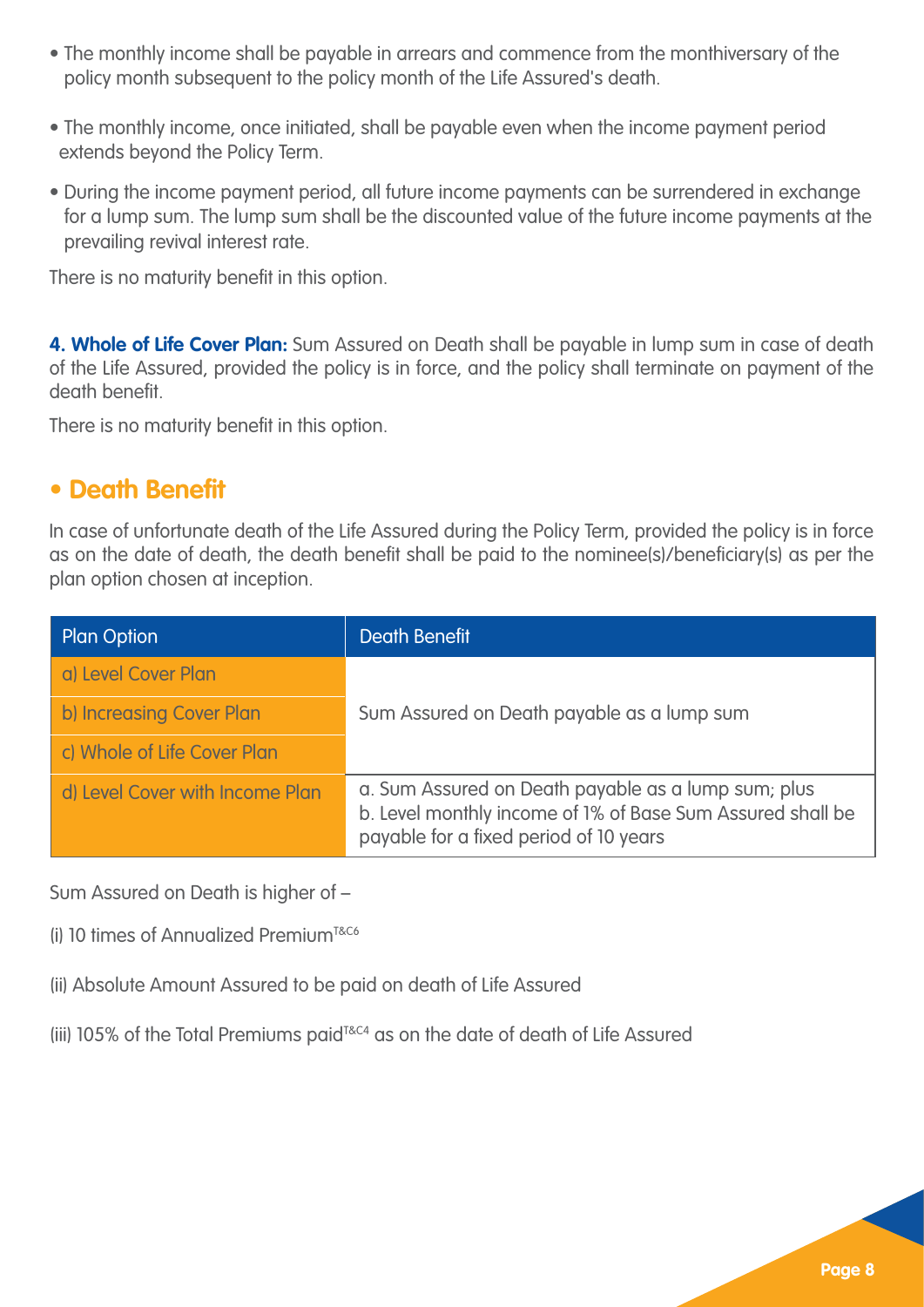"Absolute Amount Assured to be paid on Death" is equal to:

- For Level Cover Plan Base Sum Assured, adjusted for the optional benefits, if chosen
- For Increasing Cover Plan Base Sum Assured increased by a simple rate of 5% p.a. at each policy anniversary, subject to a maximum increase of 100% of Base Sum Assured chosen at inception
- For all other Plans Base Sum Assured

The policy will terminate on payment of the death benefit to the nominee(s)/beneficiary(s) or on the expiry of the Policy Term, whichever is earlier.

### **• Maturity Benefit**

There is no Maturity Benefit payble under any of the plan options.

### **Other features**

### **Optional Benefits:**

The following optional benefits are available with Level Cover Plan. You may choose any one of the following optional benefits at inception of the policy. The optional benefit, once chosen, cannot be changed at any time during the term of the policy.

### **1. Enhanced Coverage Benefit Option**

Under this optional benefit, you have the option to increase the Base Sum Assured on the following events without any additional underwriting at the time of exercising the option, by paying additional premium towards increased coverage. You may exercise this option only on the below mentioned events:

| <b>Fvents</b>                                 | <b>Additional Base Sum Assured</b><br>(% of original Base Sum Assured) | <b>Maximum Additional Base</b><br>Sum Assured allowed |  |
|-----------------------------------------------|------------------------------------------------------------------------|-------------------------------------------------------|--|
| Marriage (1 <sup>st</sup> marriage only)      | 50%                                                                    | ₹ 50,00,000                                           |  |
| Birth/Legal Adoption of 1 <sup>st</sup> child | 25%                                                                    | ₹ 25,00,000                                           |  |
| Birth/Legal Adoption of 2 <sup>nd</sup> child | 25%                                                                    | ₹ 25,00,000                                           |  |
| Home Loan taken by Life Assured               | 50% or Loan Amount<br>(whichever is lower)                             | ₹ 50.00.000                                           |  |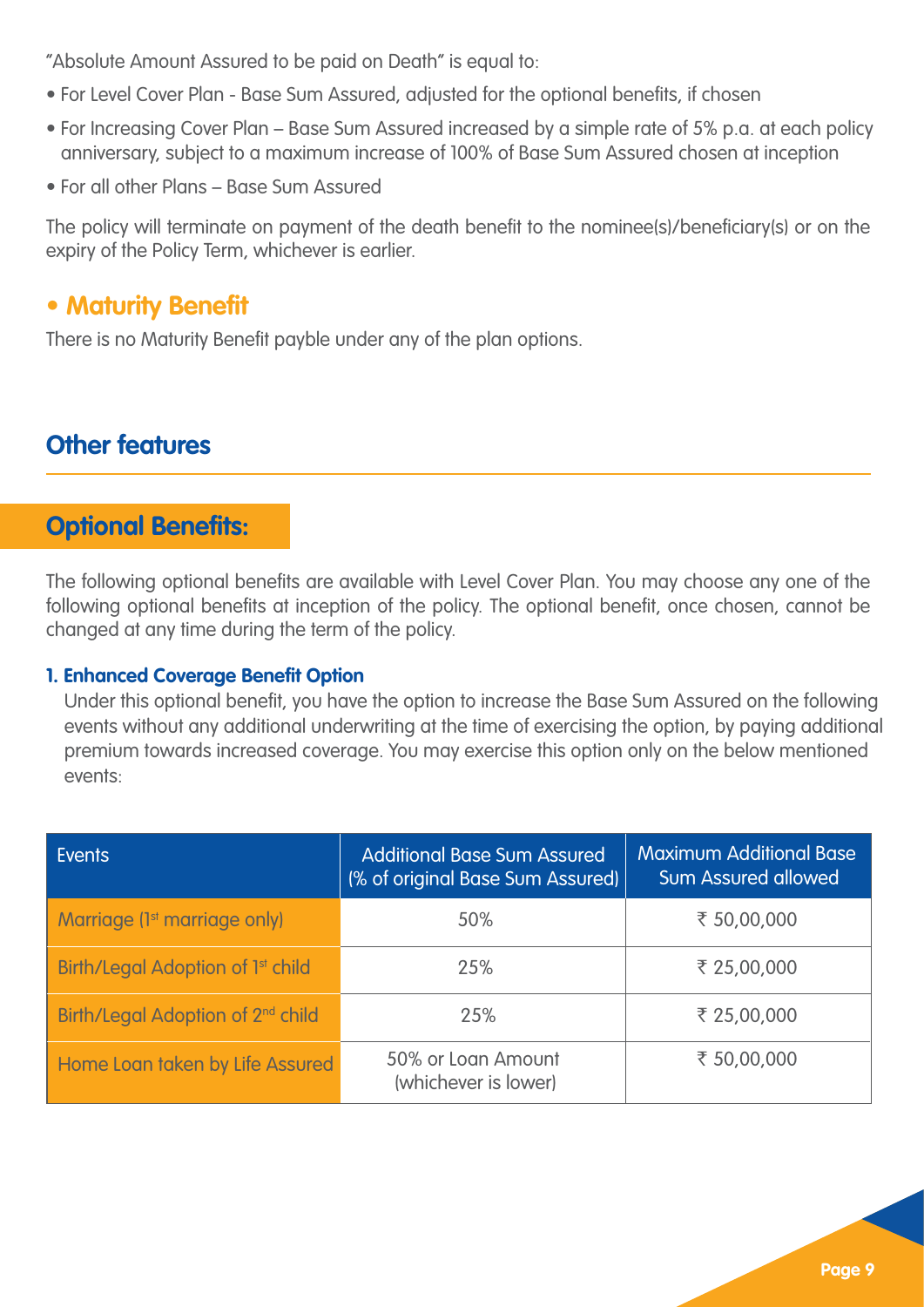The total increase in insurance coverage opted will be capped at 100% of Base Sum Assured chosen at inception of the policy (i.e. total Sum Assured of 200% of Base Sum Assured) for all the mentioned events taken together.

This option can be exercised within a period of 180 days from date of occurrence of the specified life stage events.

The option to increase the insurance coverage in case of home loan shall be available only if the Life Assured is the primary applicant under the home loan application. The home loan should have been applied after the Risk Commencement Date of the policy.

#### **2. Top-up Benefit Option**

Under this optional benefit, you have an option to increase the insurance coverage at the  $3^{rd}$ ,  $4^{th}$ ,  $5<sup>th</sup>$  and  $6<sup>th</sup>$  policy anniversary by 10% p.a. of Base Sum Assured at policy inception, subject to a maximum of  $\bar{\tau}$  5,00,000 per increase.

The option has to be exercised within a period of 30 days from the  $3<sup>rd</sup>$ ,  $4<sup>th</sup>$ ,  $5<sup>th</sup>$  and  $6<sup>th</sup>$  Policy Anniversary, as the case may be. The maximum increase across all 4 years will be capped at ` 20,00,000. This increase in insurance coverage shall be underwritten as per Board Approved Underwriting Policy. In case you do not exercise the option on any of the policy anniversaries mentioned, the same will not get carried forward to the next year.

#### **Conditions applicable for all optional benefits:**

These optional benefits described above will be subject to the following conditions:

- The Life Assured must be underwritten as a standard life at the inception of the policy or on any subsequent revival.
- The option can be exercised only if the attained age of the Life Assured is less than 45 years (last birthday).
- The incremental premium rates for additional Sum Assured under each of the optional benefits are based on attained age and outstanding Policy Term subsequent to exercising this option.
- If any rider benefit has been paid during the Policy Term, then the chosen optional benefit cannot be exercised.
- Any increase in the Base Sum Assured and revised premium (if any) shall be effective from the Policy Anniversary succeeding the option exercise date.
- These optional benefits can be exercised only if the outstanding Policy Term is at least 5 years at the time of exercising the options.

#### **Option to reduce the increased Base Sum Assured:**

Under all the optional benefits mentioned above, the Base Sum Assured can be reduced during the Policy Term to the extent of the Base Sum Assured increased under the chosen optional benefit, provided the Life Assured has attained the age of 45 years. Any decrease in the Base Sum Assured shall be effective from the Policy Anniversary succeeding the option exercise date. The Base Sum Assured post reductions shall not be lower than the Base Sum Assured chosen at the inception of the Policy.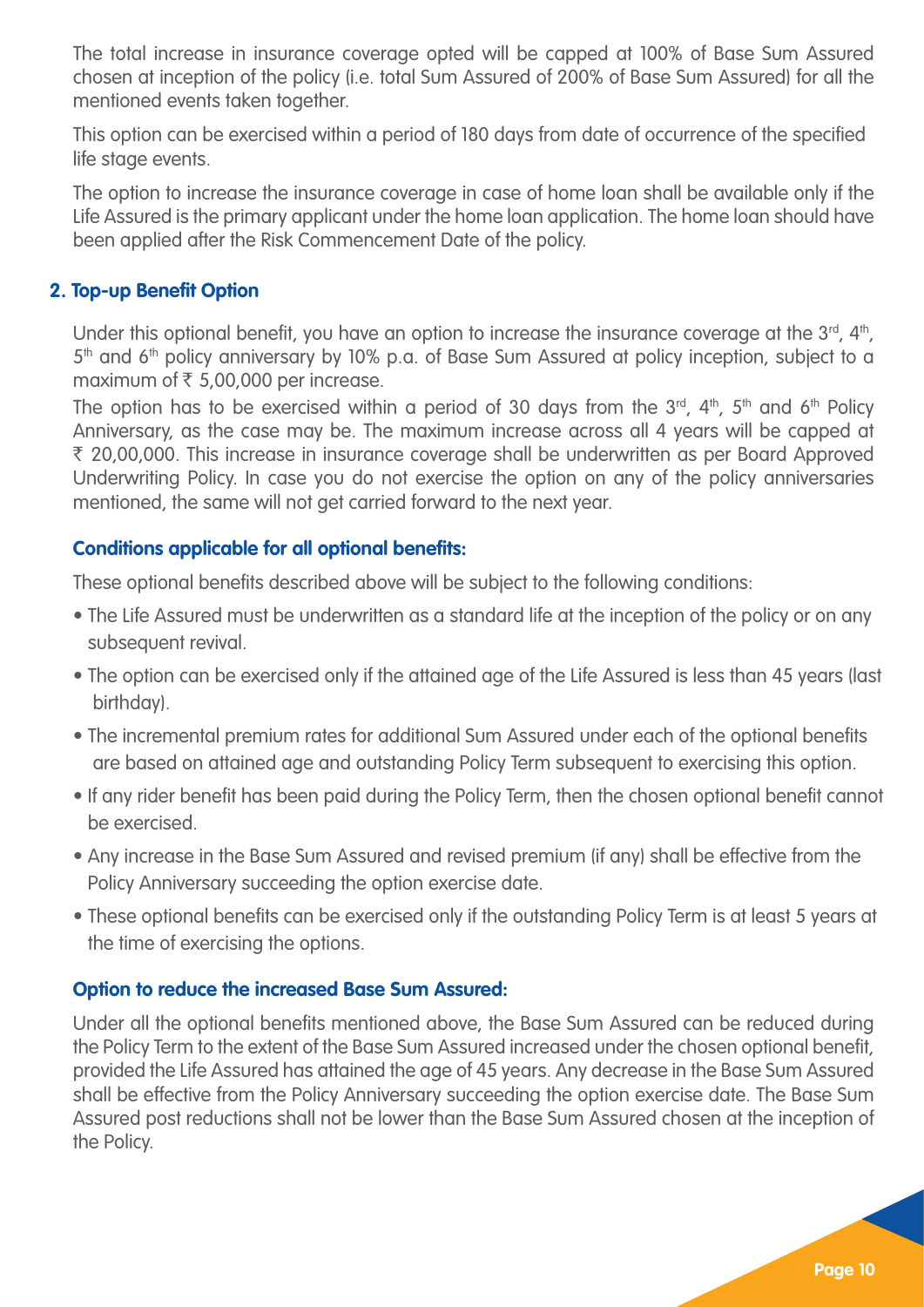### **Policy Loan:**

There is no loan facility available under this plan.

### **Riders:**

Riders will be allowed under this policy as and when approved by IRDAI. Riders may be selected at the inception of the policy (if available) or on any subsequent policy anniversary (if available) subject to the rider terms and conditions.

The rider Sum Assured cannot be higher than the Sum Assured on Death under the Base Policy. Riders will be offered only where the outstanding Premium Payment Term is at least 5 years. The rider Premium Payment Term cannot be more than the Premium Payment Term of the Base Policy if opted at the inception of the Base Policy, or will be less than or equal to the outstanding Premium Payment Term of the Base Policy, if taken subsequently. Rider premium should be paid on the due date or within the Grace Period. The mode and frequency of rider premium payment shall be the same as the mode and frequency of premium payment under the Base Policy.

The attached riders (if any) shall terminate immediately when the Base Policy is lapsed, surrendered or forfeited. If the Base Policy is reinstated, the riders may also be reinstated and all the terms and conditions applicable for the Base Policy revival shall also be applicable to the rider reinstatement.

Please refer to the rider brochures for more details on the availability of riders.

### **Premium Payment Frequencies:**

You have an option to pay premiums at yearly, half-yearly, quarterly or monthly frequencies. Quarterly and monthly frequencies are allowed only if the premiums are paid electronically, like ECS/NACH or online payment. For monthly frequency, first two months' premiums will be collected in advance at the time of issuance of the policy.

Loading on premium will be applicable as per the table below:

| Frequency                | rearlv | <b>Half-Yearly</b> | Quarterly | <b>Monthly</b> |
|--------------------------|--------|--------------------|-----------|----------------|
| <b>Frequency Loading</b> | 70/    | $1.5\%$            | 2.25%     | 3%             |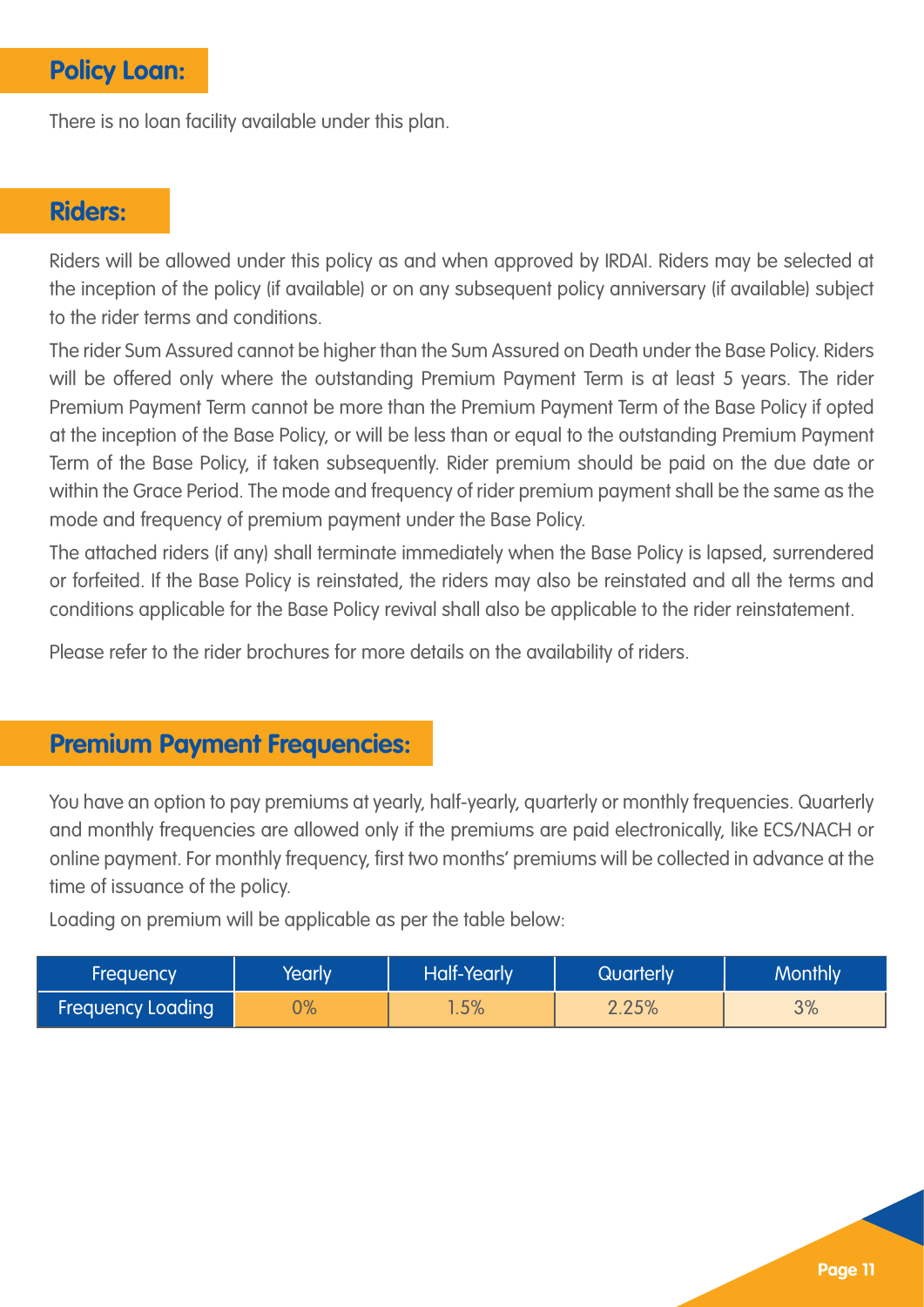### **Grace Period for payment of premiums:**

If you are unable to pay your premium by the due date, you will be given a Grace Period of 30 days (15 days for monthly mode). During the Grace Period, the policy shall continue to remain in force along with all benefits under this policy and claims, if any, shall be payable subject to deduction of the unpaid due premium for the policy year.

### **Surrender:**

This section is applicable only for Whole of Life Cover Plan. For all other Plan Options, no benefits are payable on Surrender.

• For Whole of Life Cover Plan, the policy shall acquire a Surrender Value if all premiums have been paid in full for at least the first three consecutive years.

The calculation of Surrender Value is as follows:

Surrender Value = 70% of Total Premiums Paid<sup>T&C4</sup> multiplied by (Maximum of 0 and (100 less Age at surrender) divided by (100 less Age at Entry))

The policy will terminate once it is surrendered, and cannot be reinstated thereafter.

### **Premium Discontinuance:**

If you discontinue the payment of premiums before your Policy has acquired a Surrender Value, your Policy will lapse at the end of the Grace Period and the Death Benefit and rider benefits, if any, will cease immediately and no benefits will be paid when the Policy is in lapsed status.

For Whole of Life Cover Plan - If the Policy has acquired a Surrender Value (as explained in Surrender section) and no future premiums are paid, the Policy will continue on Paid-up basis.

For a Paid-up Policy, the benefits under the plan will be reduced as given below:

- Death Benefit = Paid-up Sum Assured on Death
- Maturity Benefit = Not Applicable

Where Paid-up, Sum Assured on Death = Sum Assured on Death multiplied by (Number of premiums paid/Number of premiums payable during the entire Policy Term)

a. The Policy will be terminated once the Paid-up benefit is paid, i.e. on death, on surrender.

No paid-up benefit will be applicable for the following Plan Options:

- i. Level Cover Plan
- ii. Increasing Cover Plan
- iii. Level Cover with Income Plan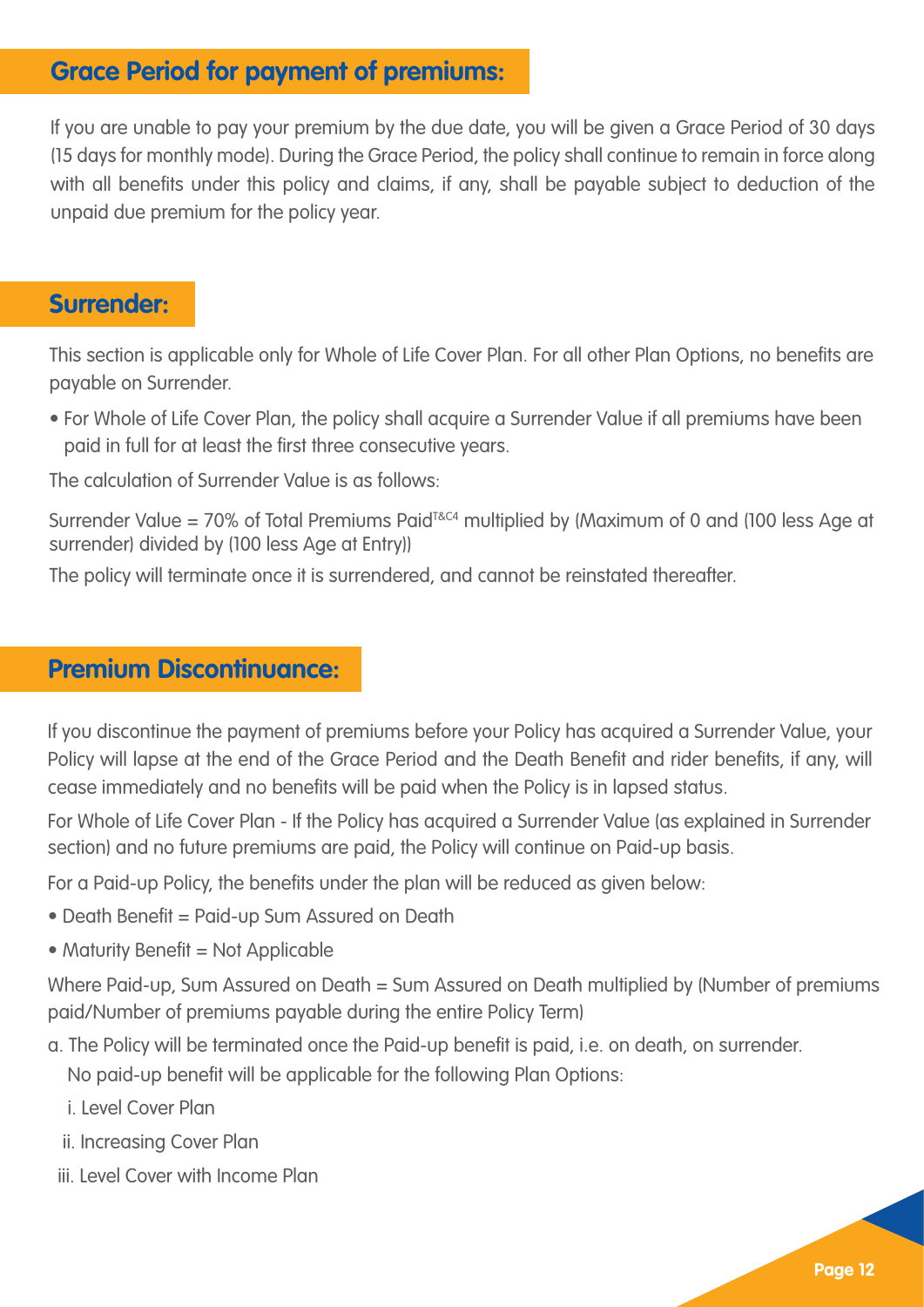### **Revival:**

You can revive your lapsed/paid-up policy and the riders, if any, for its full coverage within five years from the due date of the first unpaid premium, but before the end of the premium payment term for Whole of Life Cover Plan and before the policy maturity date for all other Plan Options, by paying all outstanding premiums together with the interest, as applicable. The Company reserves the right to revise the applicable revival interest rate at an interval other than yearly and/or change in basis of determination of revival interest rate subject to prior IRDAI approval. Please contact us to know the prevailing rate of interest for revival of policies. Revival of the policy and riders, if any, is subject to Board Approved Underwriting Policy. For revival, the rate of interest for FY 19-20 is 7.50% p.a.

If a lapsed policy is not revived within the Revival Period, then it will be terminated at the end of the revival period.

### **Terms and Conditions (T&C)**

#### **1. Alterations**

The Plan Option, Optional Benefit chosen, Base Sum Assured, Policy Term and Premium Payment Term cannot be altered after commencement of the policy. Frequency of premium payment can be changed only on the policy anniversary.

#### **2. Tax benefit**

Premiums paid under Reliance Nippon Life Protection Plus and rider(s) opted for, if any, may be eligible for tax exemptions, subject to the applicable tax laws and conditions. Income tax benefits under this plan and rider benefits, if any, shall be applicable as per the prevailing Income Tax Laws and are subject to amendments from time to time. Please consult your tax advisor.

#### **3. Taxes**

The Goods and Services Tax and cess, if any, will be charged over and above the Base Premium and rider(s) premium, if any, as per the applicable rates declared by the Government from time to time.

In future, the Company shall pass on any additional taxes levied by the Government or any statutory authority to the policyholder. The method of collection of these taxes shall be informed to the policyholders under such circumstances.

#### **4. Total Premiums Paid**

Total Premiums Paid means the sum of all premiums paid for the Base Policy during the Premium Payment Term, excluding any extra premiums, rider premiums, if any, along with taxes and cess or discounts, if any.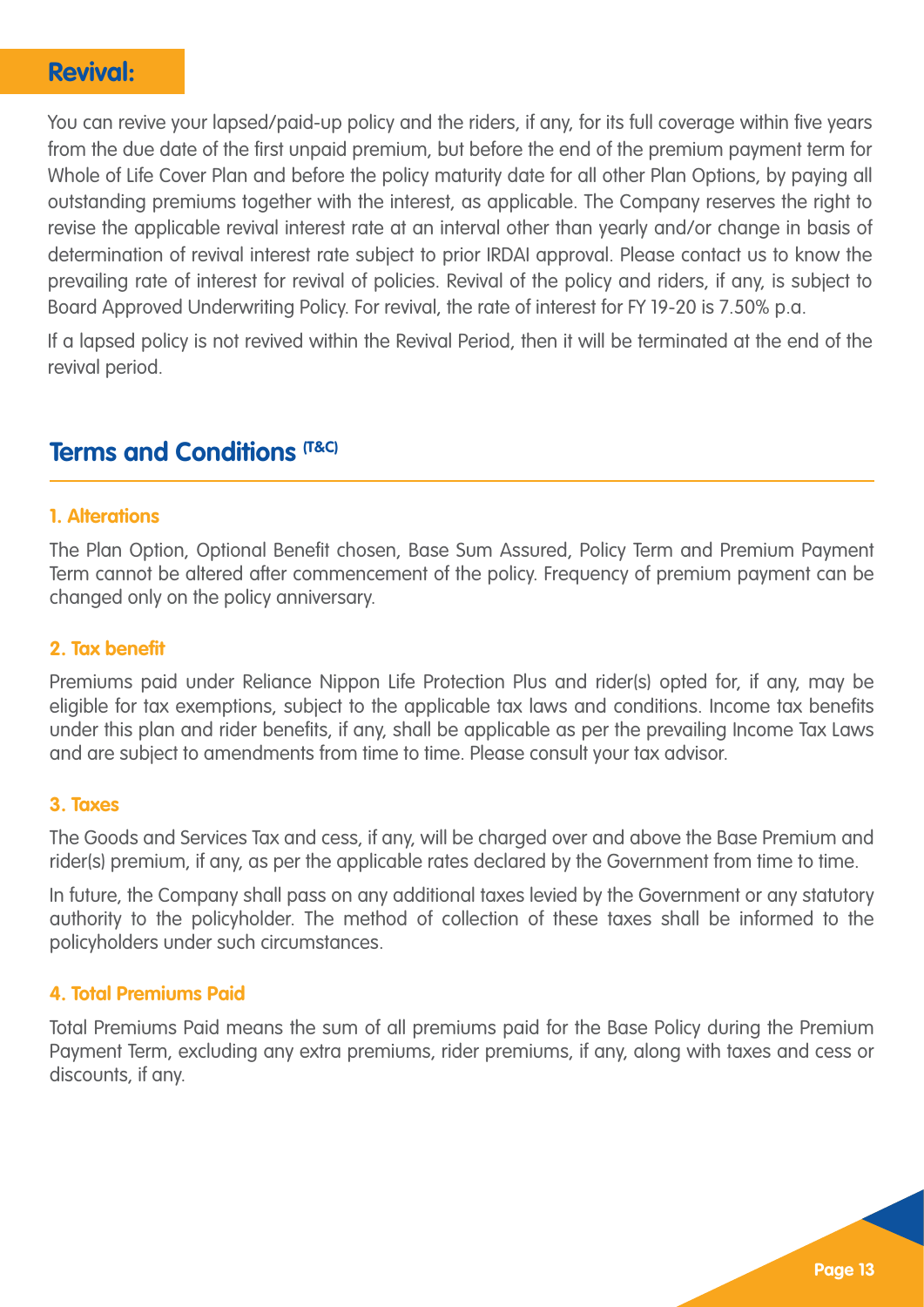#### **5. Suicide exclusion**

In case of death due to suicide within 12 months:

i) from the date of commencement of risk of the policy, the nominee(s)/beneficiary(s) of the life insured shall be entitled to 80% of the Total Premiums paid<sup>T&C4</sup>, provided the Policy is in force, or

ii) from the date of revival of the policy, the nominee(s)/beneficiary(s) of the life insured shall be entitled to an amount which is higher of 80% of the Total Premiums paid<sup>T&C4</sup> till the date of death or the Surrender Value, as available on the date of death.

#### **6. Annualized Premium**

The Annualized Premium is the amount payable in a year with respect to the Base Sum Assured chosen by you under the base plan, excluding the underwriting extra premiums, rider premium, if any, and loading for premiums along with taxes, cess and/or levies or discounts, if any.

Substandard lives with medical conditions or other impairments will be charged appropriate additional premiums in accordance with the Board Approved Underwriting Policy of the Company.

#### **7. Free look period**

In the event, you are in disagreement with the terms or conditions stipulated in the policy, you may wish to opt out of this plan, by stating the reasons of your disagreement in writing and return the policy to the Company within 15 days of its receipt (30 days of its receipt where the policy has been obtained through Distance Marketing mode) for cancellation. You are requested to take appropriate acknowledgement of your request letter and return of policy document. In which event, the Company will refund the premium paid subject only to a deduction of a proportionate risk premium for the period of cover and the expenses incurred by the Company on your medical examination, if any, and stamp duty charges.

Any request received for free look cancellation of the policy shall be processed and premium refunded within 15 days of receipt of the request.

#### **8. Nomination & Assignment**

Nomination is allowed as per Section 39 of the Insurance Act, 1938, as amended from time to time. Assignment is allowed under this plan as per Section 38 of the Insurance Act, 1938, as amended from time to time.

#### **9. Section 41 of the Insurance Act, 1938, as amended from time to time**

- 1) No person shall allow or offer to allow, either directly or indirectly, as an inducement to any person to take or renew or continue an insurance in respect of any kind of risk relating to lives or property in India, any rebate of the whole or part of the commission payable or any rebate of the premium shown on the Policy, nor shall any person taking out or renewing or continuing a Policy accept any rebate, except such rebate as may be allowed in accordance with the published prospectuses or tables of the insurer.
- 2) Any person making default in complying with the provisions of this section shall be liable for a penalty which may extend to ten lakh rupees.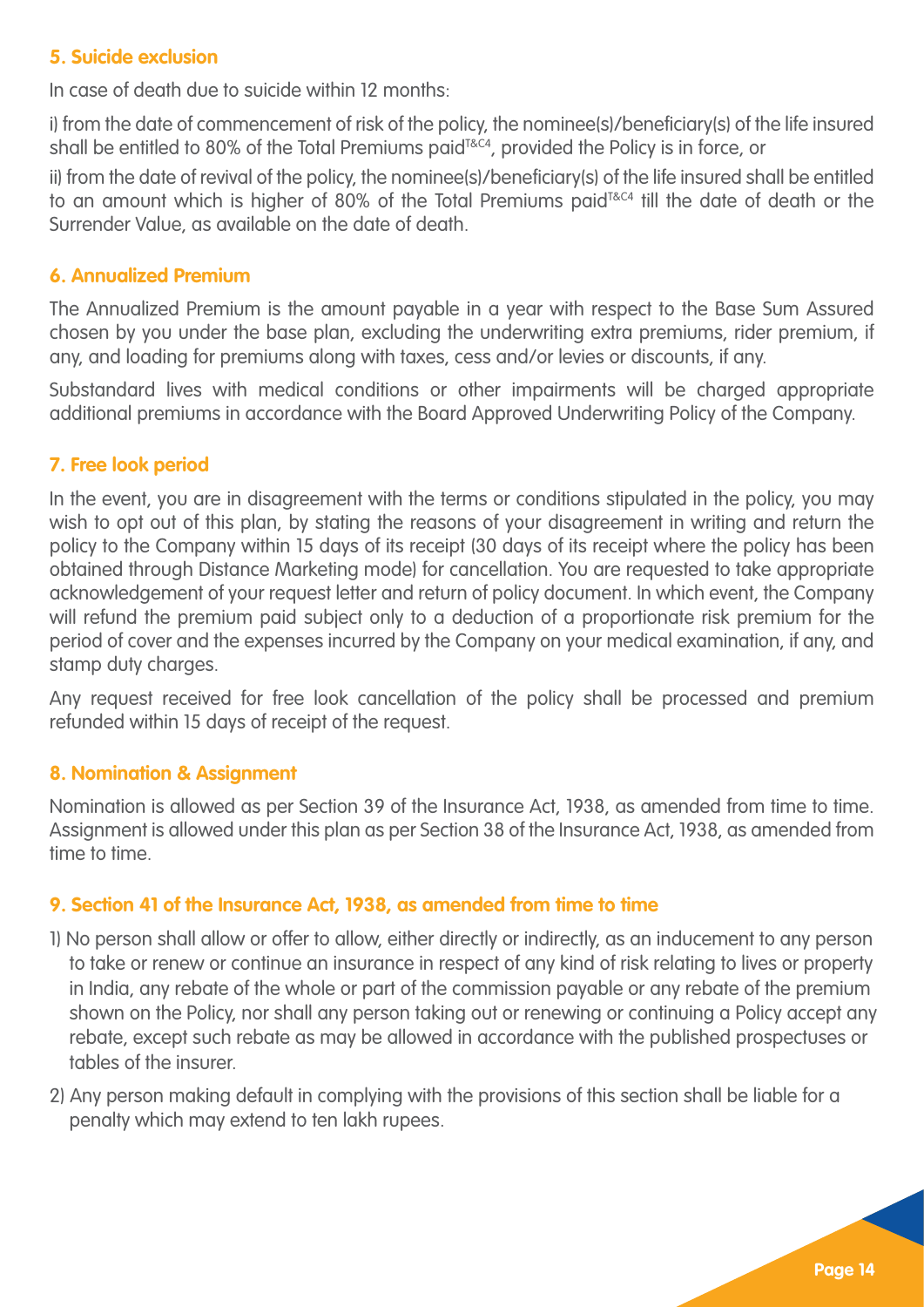#### **10. Section 45 of the Insurance Act, 1938, as amended from time to time**

1) No policy of life insurance shall be called in question on any ground whatsoever after the expiry of three years from the date of the policy, i.e., from the date of issuance of the policy or the date of commencement of risk or the date of revival of the policy or the date of the rider to the policy, whichever is later.

2) A policy of life insurance may be called in question at any time within three years from the date of issuance of the policy or the date of commencement of risk or the date of revival of the policy or the date of the rider to the policy, whichever is later, on the ground of fraud: provided that the insurer shall have to communicate in writing to the insured or the legal representatives or nominee(s)/beneficiary(s) or assignees of the insured the grounds and materials on which such decision is based.

3) Notwithstanding anything contained in sub-section (2), no insurer shall repudiate a life insurance policy on the ground of fraud if the insured can prove that the mis-statement of or suppression of a material fact was true to the best of his knowledge and belief or that there was no deliberate intention to suppress the fact or that such mis-statement of or suppression of a material fact are within the knowledge of the insurer: provided that in case of fraud, the onus of disproving lies upon the beneficiaries, in case the policyholder is not alive.

4) A policy of life insurance may be called in question at any time within three years from the date of issuance of the policy or the date of commencement of risk or the date of revival of the policy or the date of the rider to the policy, whichever is later, on the ground that any statement of or suppression of a fact material to the expectancy of the life of the insured was incorrectly made in the proposal or other document on the basis of which the policy was issued or revived or rider issued: Provided that the insurer shall have to communicate in writing to the insured or the legal representatives or nominee(s)/beneficiary(s) or assignees of the insured the grounds and materials on which such decision to repudiate the policy of life insurance is based: provided further that in case of repudiation of the policy on the ground of misstatement or suppression of a material fact, and not on the ground of fraud, the premiums collected on the policy till the date of repudiation shall be paid to the insured or the legal representatives or nominee(s)/beneficiary(s) or assignees of the insured within a period of ninety days from the date of such repudiation.

5) Nothing in this section shall prevent the insurer from calling for proof of age at any time if he is entitled to do so, and no policy shall be deemed to be called in question merely because the terms of the policy are adjusted on subsequent proof, that the age of the life insured was incorrectly stated in the proposal.